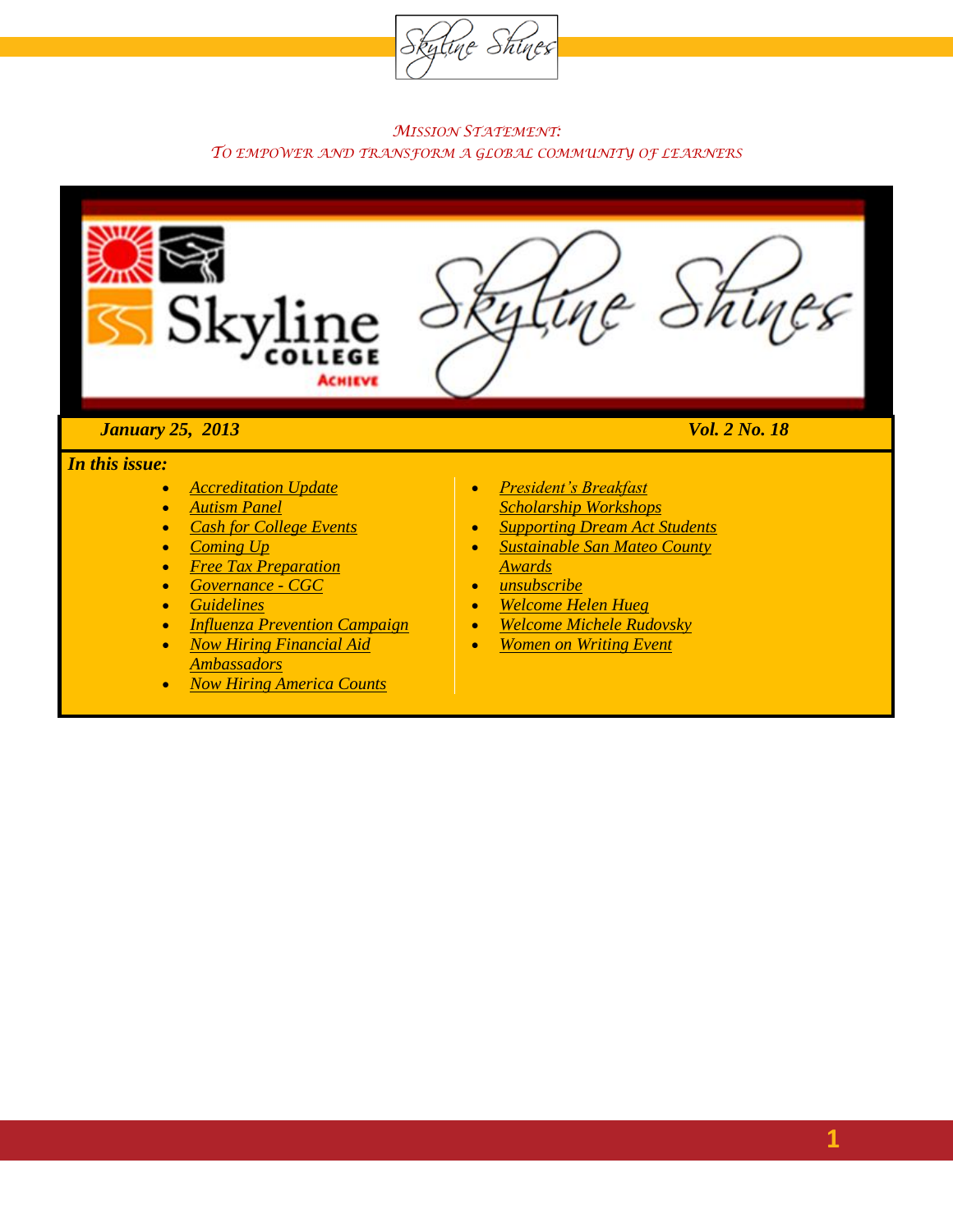

### **Supporting CA Dream Act Students**

Every spring semester the Financial Aid Office is busy supporting students through the financial aid application process. For many undocumented students this process can be challenging because they do not qualify for federal financial aid due to their citizenship status. Regardless of a student's citizenship status, the Financial Aid Office is committed to helping students navigate through the financial aid process by creating a culture of support and sensitivity.

Financial aid for students under the California Dream Act became effective January 2013. To help students complete the [California Dream Act application,](http://www.csac.ca.gov/dream_act.asp) the Financial Aid Office offers weekly Financial Aid Application Labs. For details, please see the below flyer.

For more information about the CA Dream Act and AB540 requirements please visit: [www.skylinecollege.edu/financialaid/californiadreamact.php.](http://www.skylinecollege.edu/financialaid/californiadreamact.php)

| <b>Financial Aid Application Labs</b>                                                 | FAFSA, BOG Fee Waiver and CA Dream Act                                                                       |                                                                                   |  |  |
|---------------------------------------------------------------------------------------|--------------------------------------------------------------------------------------------------------------|-----------------------------------------------------------------------------------|--|--|
| There is still time to apply for Financial Aid.<br>It's not too late! Workshops held: |                                                                                                              |                                                                                   |  |  |
| Day<br><b>Every Wednesday</b><br>Every Thursday                                       | Time<br>4:00 - 6:00 p.m.<br>2:00 - 4:00 p.m.                                                                 | Room<br>Bldg. 2, 2117-B<br>Bldg. 2, 2117-B                                        |  |  |
| <b>IMPORTANT:</b><br><b>NOU MUST BRING STUP</b>                                       | <b>ND</b> OF BARBAY'S INCOME INFORMATION<br>FEDERAL TAXES, W-2, SSL DISABILITY, UNEMPLOYMENT, CALWORKS, ETC. | NON U.S. CITIZENS PERASE RRING PROOF OF ELIGIBLE NONCITIZENSHIP (E.G. GREEN CARD) |  |  |

In an effort to help undocumented students feel safe and supported, the Financial Aid Office encourages the Skyline College community to visit the Educators for Fair Consideration (E4FC) website at: [http://e4fc.org/home.html.](http://e4fc.org/home.html) E4FC is an advocacy agency based in San Francisco that provides resources and information on how to raise awareness for undocumented students nationwide. Here are their ["Top Ten Ways to Support Undocumented Students.](http://e4fc.org/images/E4FC_EducatorTop10.pdf)"

Thank you for helping and encouraging all students to pursue their career and educational goals through higher education.

*Article by Jocelyn Vila, Program Services Coordinator*.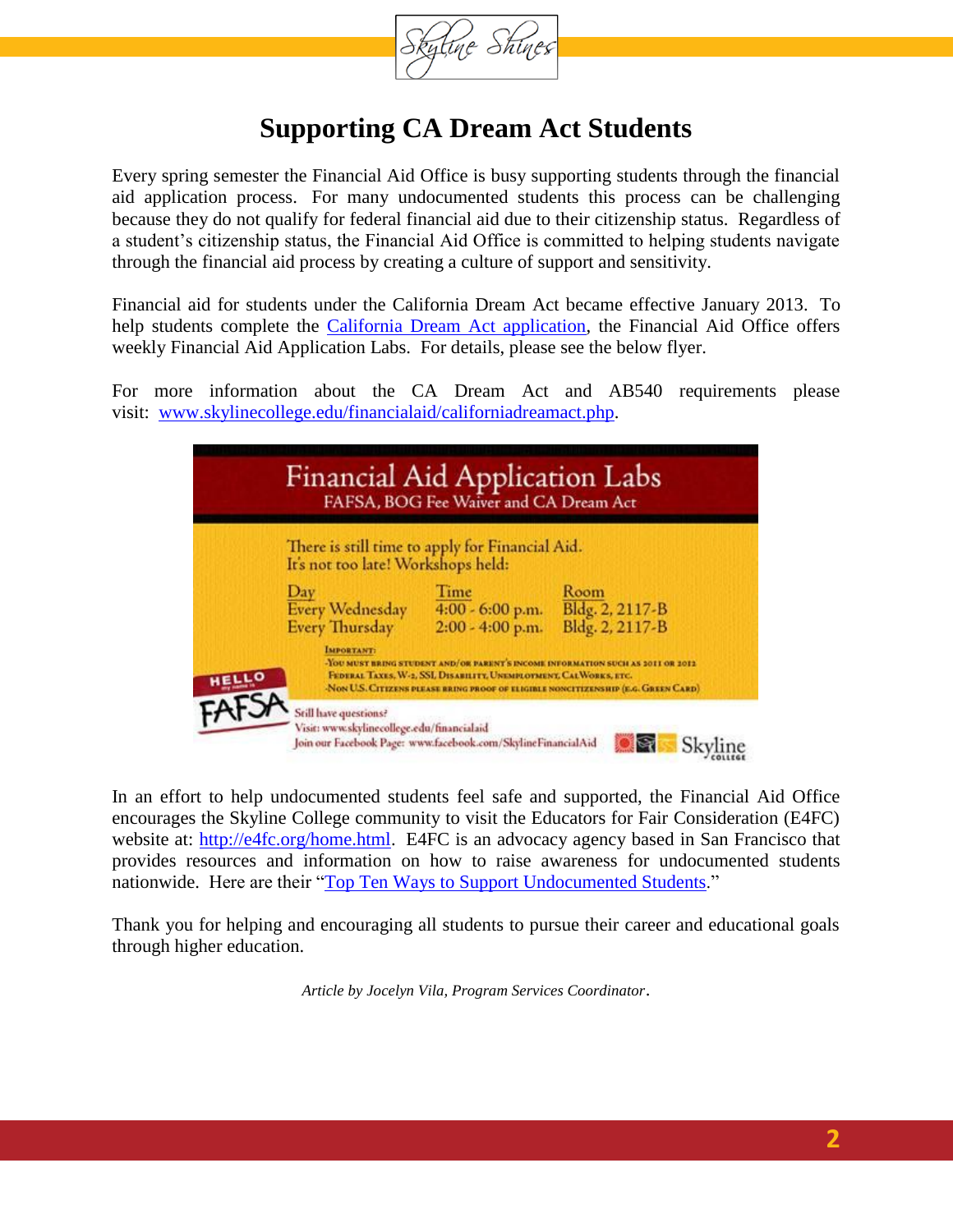

### **Library Launches Redesigned Website**

| Skyline                                                                                                    |                                                         |                                                                                       |                                                       |                                                   | rai                      |
|------------------------------------------------------------------------------------------------------------|---------------------------------------------------------|---------------------------------------------------------------------------------------|-------------------------------------------------------|---------------------------------------------------|--------------------------|
| A<br><b>Admissions</b>                                                                                     | Academics                                               | <b>Student Life</b>                                                                   | <b>Student Services</b>                               |                                                   | <b>About Skyline</b>     |
| <b>Skyline College</b><br>Library                                                                          |                                                         | Skyline College >Skyline College Library >Overview<br><b>Start Your Research Here</b> |                                                       |                                                   |                          |
| Search<br>Library Information<br>Location and Hours<br>Ask A Librarian<br>Printing<br>Information Literacy | <b>Articles</b><br><b>Books</b><br>Quick Article Search | Reserve<br>Research<br><b>Materials</b><br>Guides<br>EBSCOhost database search        | Reference                                             | eBooks<br>Videos                                  | Heip /<br>FAQS<br>Search |
| Research Guides<br>Evaluating Sources<br><b>Citing Sources</b><br>Faculty Services                         |                                                         | Select a Database by Subject<br>Please make a selection                               | Select a Database by Title<br>Please make a selection | $\overline{\phantom{a}}$                          |                          |
| Resources For Librarians<br>About Skyline Library<br>Meet the Faculty/Staff<br>Contact Us                  | <b>Periodicals at</b><br><b>Skyline College Library</b> |                                                                                       | <b>Article Delivery</b><br><b>Service</b>             | <b>Periodicals from</b><br><b>Other Libraries</b> |                          |

Skyline College Library has launched a totally redesigned new website, which is accessible at: [skylinecollege.edu/library.](http://skylinecollege.edu/library) The new design fits within the overall Skyline College website model but adds a sophisticated search page for easy access to articles, books, reference and reserve materials, ebooks, academic videos and research assistance. The library's home/search page provides multiple tabs, search boxes and pull-down menus to precisely select and search within the library's many powerful research databases. All of the features available in the previous library site are still available, but the look and feel and ease of use of the site have been significantly upgraded. Several new databases have also recently been added to the library's search choices. These include the Historical *New York Times* and *San Francisco Chronicle* databases (which provide archival access to articles going back to 1851 and 1865, respectively), Ethnic Newswatch (articles from national and local ethnic and minority newspapers, magazines and journals) and the Learning Express Library career information and test preparation database.

The library site redesign was led by ITS web programmer analyst Liz Gaudet, in collaboration with librarian Eric Brenner and input from the entire library staff. Check out the new library site and let us know if you have any questions or comments regarding the site or any aspect of library research. The library reference desk phone number is x4312, the circulation desk is x4311, or use our online eReference form at: [skylinecollege.edu/library/referenceform.php.](http://www.skylinecollege.edu/library/referenceform.php) Faculty forms for scheduling class research workshops, for recommending books for library purchase or to place course materials on reserve may be found at: [skylinecollege.edu/library/facultyforms.php](http://www.skylinecollege.edu/library/facultyforms.php)

*Article by Eric Brenner*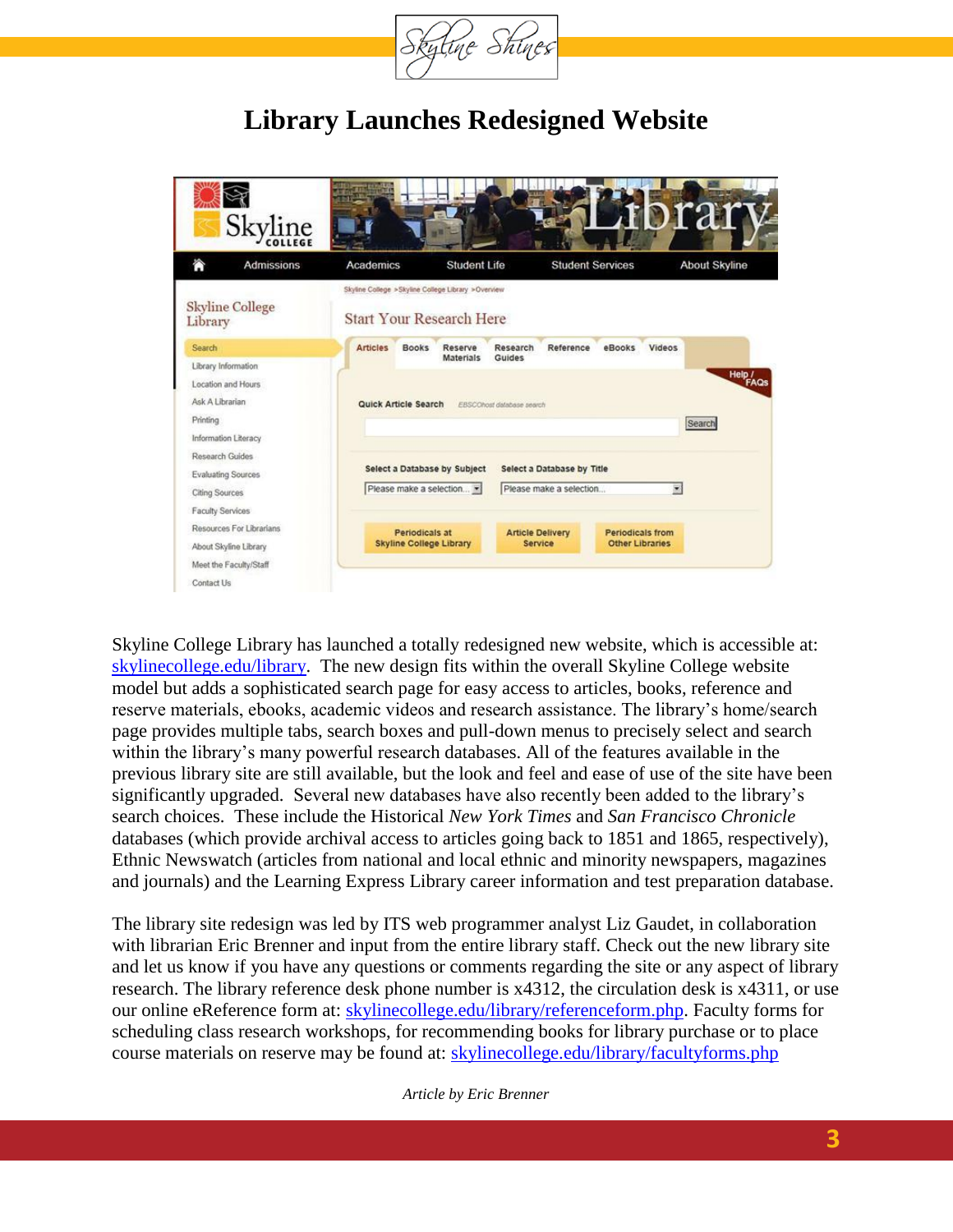

### **Financial Aid Office Presents at Cash for College Events**

The Skyline College Financial Aid Office presents at annual Cash for College events at several local high schools in San Mateo and San Francisco County. Every January and February students and families attend Cash for College workshops across California to help graduating high school seniors fill out the Free Application for Federal Student Aid (FAFSA) and Cal Grant GPA Verification Form. Cash for College events are sponsored by the California Student Aid Commission (CSAC). The workshops are free and open to the public. High school seniors who attend a workshop and who apply for a Cal Grant by the March 2, 2013 deadline can qualify for a \$1,000 scholarship to be used at a qualifying college next fall. On January 14, 2013 the Financial Aid Office conducted a Cash for College presentation at El Camino High School in South San Francisco and on January 22, 2013 at Balboa High School in San Francisco. Over 180 students and parents received assistance with completing the FAFSA.

Thank you to Jocelyn Vila, Program Services Coordinator; Elisabeth Osai, Office Assistant II, Bianca Porras and Jose Milan, Financial Aid Ambassadors for staffing the workshops.

The Financial Aid Office will be conducting the upcoming Cash for College events on the below listed dates and locations:

| <b>Date</b>   | Time            | <b>Location</b>                                      |
|---------------|-----------------|------------------------------------------------------|
| Jan. 24, 2013 | $6:30-8:30$ pm  | George Washington High School, San Francisco         |
| Jan. 26, 2013 | $9:00-12:00$ pm | Local 2 Union, San Francisco                         |
| Jan. 29, 2013 | $6:30-8:30$ pm  | South San Francisco High School, South San Francisco |
| Jan. 31, 2013 | $5:30-8:30$ pm  | Phillip Burton High School, San Francisco            |



*Photos from the Cash for College event at Balboa High School on January 22, 2013.*

*Article and photos by Jocelyn Vila.*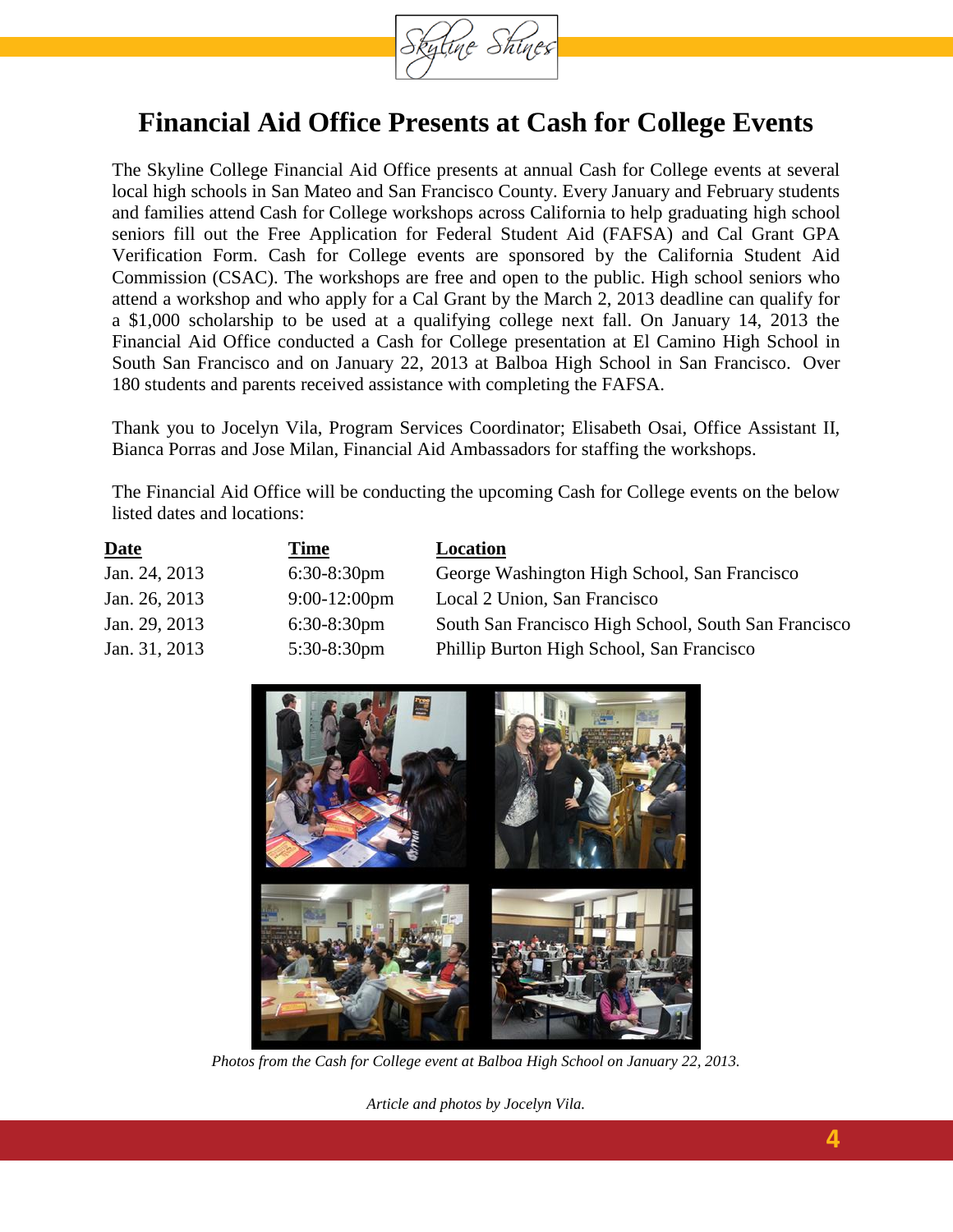tine Shine

### **VITA is Back! Free Tax Preparation at Skyline College**

SparkPoint at Skyline College and the Business Division, in partnership with **Earn it!** Keep it! [Save it!,](http://earnitkeepitsaveit.org/) are pleased to announce free income tax preparation assistance for students, faculty, staff and community members (households that earned less than \$51,000 in 2012).

Taxes will be prepared every Saturday, February 2 to Saturday, March 30, 2013 (except February 16), from 12:30 p.m. to 4:30 p.m. in Building 8, Room 8209. Please call SparkPoint at Skyline College at (650) 738-7035 to make an appointment.

Last year, student volunteers from Instructor John Miller's Volunteer Income Tax Preparation (VITA) class were able to complete over 200 tax returns, resulting in \$185,526 being returned to the community. We expect to complete even more returns this year, so book your appointment today!

For more information about VITA, please visit [www.skylinecollege.edu/sparkpoint/services/FreeTaxPreparationAssistance.php.](http://www.skylinecollege.edu/sparkpoint/services/FreeTaxPreparationAssistance.php)

For more information on SparkPoint @ Skyline College, please visit the SparkPoint website @ [www.skylinecollege.edu/sparkpoint/](http://www.skylinecollege.edu/sparkpoint/) or contact Dr. William Watson, Director at [william.watson@smccd.edu](mailto:william.watson@smccd.edu)

Remember to [like us on Facebook!](http://www.facebook.com/SparkPointSkyline)



*Article by Josh Jubelirer.*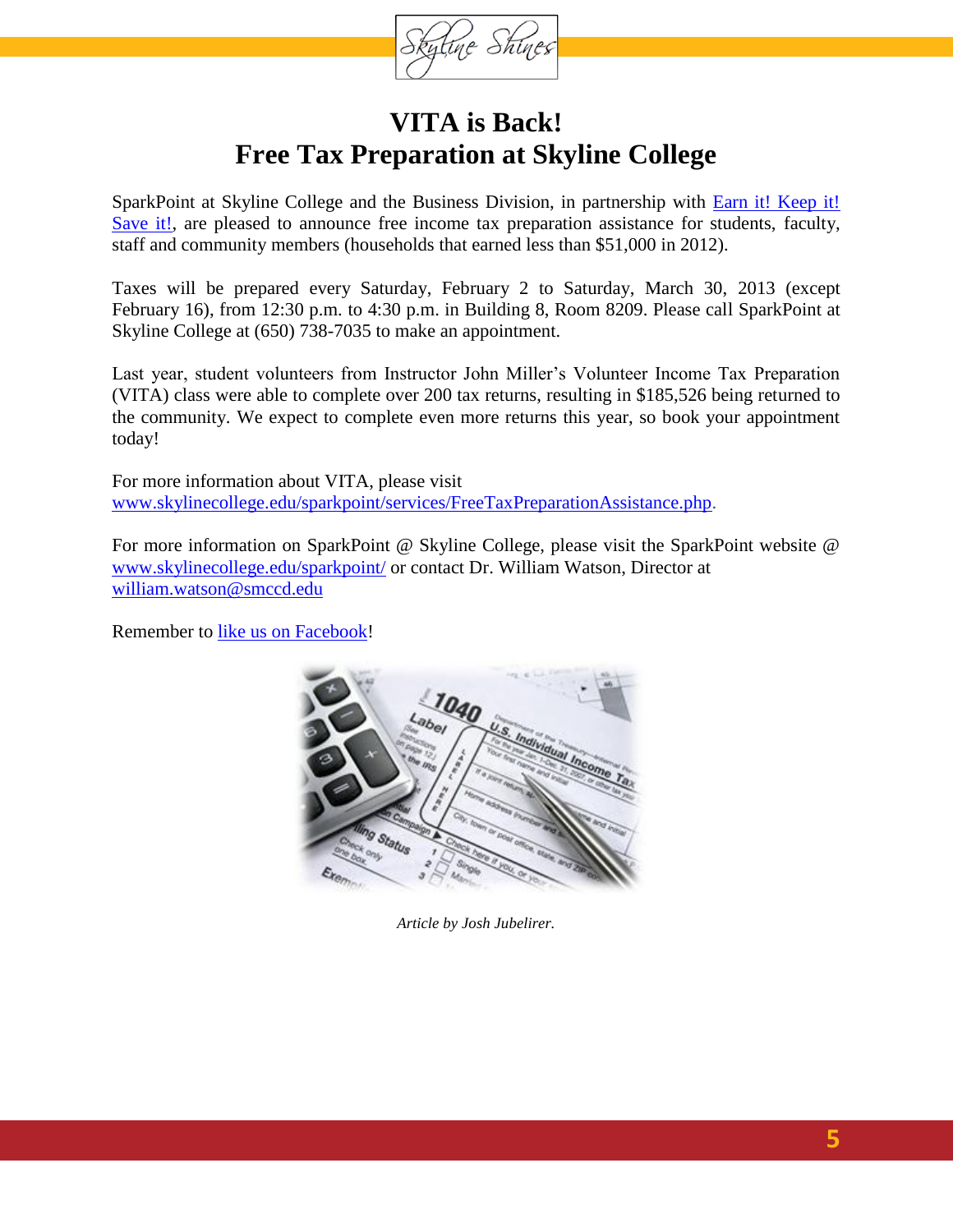

### **Now Hiring - Financial Aid Ambassadors**

Please encourage your students to apply!

[Click here for Financial Aid Ambassador Job Overview and Employment Application](http://www.skylinecollege.edu/financialaid/finaidambassadorapplicationsp13.pdf). The deadline to submit an application is **Friday, February 8, 2013 by 12:00 p.m.** 

Please submit all application materials to the Financial Aid Office in Bldg. 2 – Room 2234. Late or incomplete applications will NOT be reviewed - No Exceptions!

For more information, please visit: [www.skylinecollege.edu/financialaid/ambassadors.php.](http://www.skylinecollege.edu/financialaid/ambassadors.php)



*Article by Jocelyn Vila.*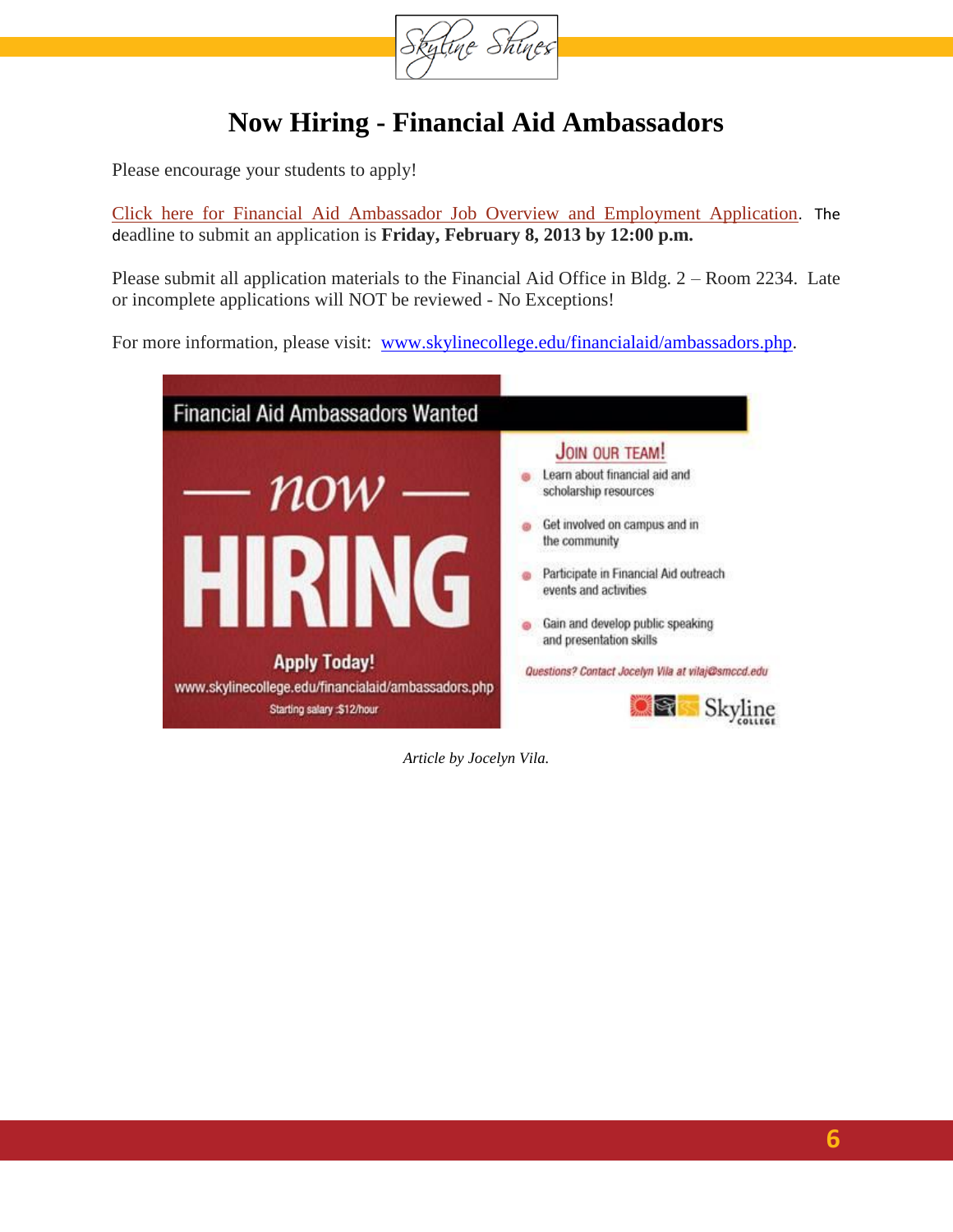

### **Women on Writing Event WOW! Voices Now**

Save The Date for the Women on Writing event Saturday, March 2, 2013 from 9:30 a.m. to 12:15 p.m. in the Student and Community Center at Skyline College.

You are cordially invited to a festive morning of readings, conversation and conviviality. This year WOW! is scaling back from a day-long conference, and we're delighted to host a lively morning event to celebrate the WOW! community and creative spirit. Acclaimed authors Connie Post and Patricia Powell kick off the program by reading their work, and then we'll enjoy an Open Reading. Please join us!

#### **Featured readings include:**

Connie Post – Author of *And When the Sun Drops, Trip Wires, In a City of Words* and *Waking State*.

Patricia Powell – Author of *The Pagoda, The Fullness of Everything, Me Dying Trial* and *A Small Gathering of Bones.*

RSVP by February 15, 2013 to Kathleen McClung at Skyline College, 3300 College Drive, San Bruno, CA 94066.

### **Panel on Autism in the College Classroom February 21, 2013**

On February 21, 2013 from 12:00-1:30 p.m. in Building 6, Room 6203, the Disability Resource Center will host a panel presentation for faculty and staff on Autism in the College Classroom.

Colleges nationwide are seeing an increase in students with autism spectrum disorders. Drs. Pamela LaPage, Sue Courey, and Trang Nguyen of SFSU and the Autism Social Connection will be presenting information on working with students who have autism and answering questions. Don't miss your opportunity to learn more about how to support Skyline College students on the autism spectrum. Coffee and light refreshments will be served.



*Article by Melissa Gonzalez.*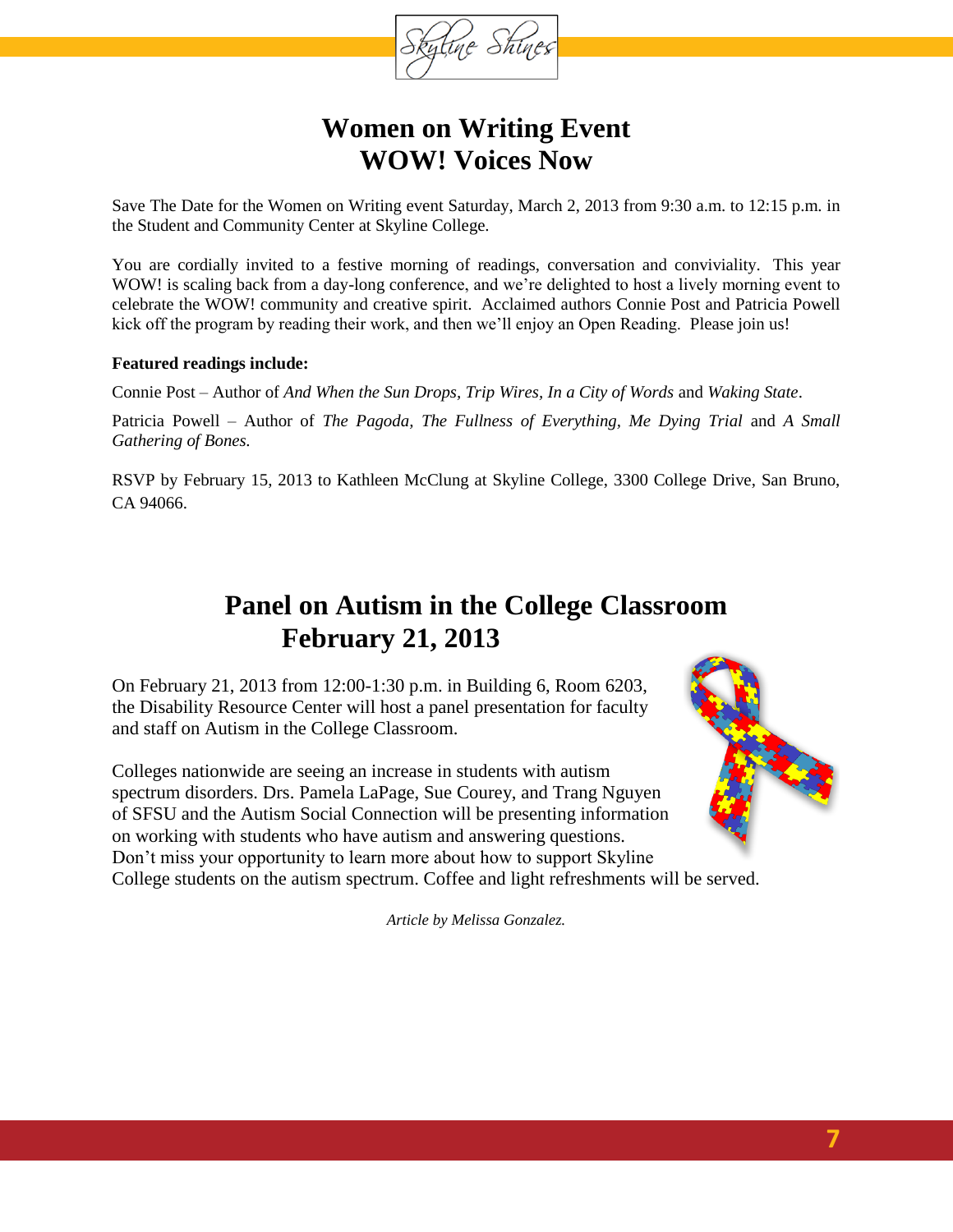

### **Now Hiring – America Counts Tutors**

Please encourage your students to apply!

The Financial Aid Office is seeking to hire new Federal Work-Study students as tutors for the America Counts Program. Student must be:

- Receiving financial aid
- Not on any appeal status (Over 90 Units or SAP)
- English tutor: have completed or placed in ENGL 836 or higher
- Math tutor: have completed or placed in MATH 110 or higher
- Ability to make a one year commitment

Applications are available at the Financial Aid Office, Bldg. 2 - Room 2234. The deadline to submit an application is **February 28, 2013 by 6:30 p.m.**

For more information, please visit: Pacifica School Volunteers - Job Opportunities Flyer or <http://www.skylinecollege.edu/financialaid/americacounts.php>

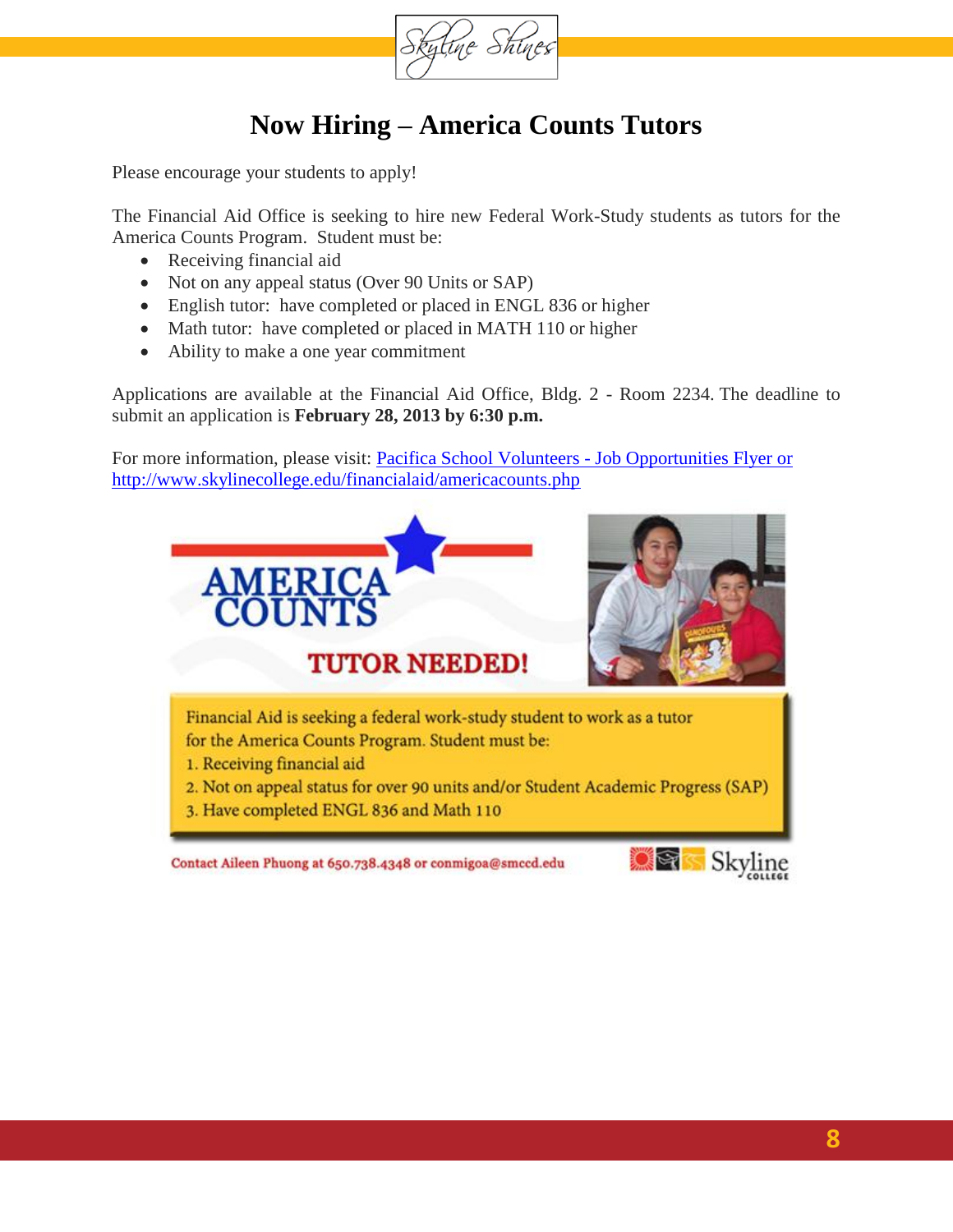

# March 21, 2013 PRESIDENT'S BREAKFAST

### **Skyline College 13th Annual President's Breakfast SAVE THE DATE!**

#### **When**

**Dear Regina,**

Thursday March 21, 2013 from 7:00 AM to 8:30 PM PDT

[Add to Calendar](http://r20.rs6.net/tn.jsp?e=001u1wlg09HO8u9PPEpgSZWX37PmVZqnzo5lS4QIF5IFJd4bC4e2SHydoVbCT5eGrTVg9UCsAdgZdhtPPvYlRAmlnFBht_xHzPU2cfLLLN_n2059pqKpALopl3nnz298ssxgw1OfhHg7dZQEzG5uZ32CIV8Di_SdSEHt9CJxpGESp8vkySzEAUFMXTUYtXoRO0kI1GHd1Do2Y4=)

**Save the date for the 13th Annual President's Breakfast!**

**Thursday, March 21, 2013 Networking at 7:00 a.m., Breakfast at 7:30 - 8:30 a.m.**

> **South San Francisco Conference Center 255 South Airport Boulevard South San Francisco, CA 94080**

#### **Where**

**South San Francisco Conference Center**

255 South Airport Boulevard

South San Francisco, CA 94080



**[Driving Directions](http://r20.rs6.net/tn.jsp?e=001u1wlg09HO8ttw0x5pb9MlAhDxfsXZpLWXGve2qO01Xt4G5rBUlqwP_Wv-E_nUH3yb7R_pDFUl8oBeKFZsR9iebmj4QnYIquXjffesCiiioAn1MCSp12PeCm7I0SNMNEpcO_80etQWlTmjF9rkQ2O5LdpfgaD4gezPpPB_wSSbsRGUmj4lC_5YeRHK31kwn0N3o3xh-x4BtFHhMLi1HhwrlsY4MbW85xk)** 

*Special thanks to Pacific Gas and Electric Company for hosting the complimentary breakfast.*

**Please RSVP by Monday, March 11, 2013.**

[Get more information](http://events.r20.constantcontact.com/register/event?llr=5e8sdedab&oeidk=a07e6x96ue40b8cff95&oseq=a0213cg4rg3egs)

### **[Register Now!](http://events.r20.constantcontact.com/register/eventReg?llr=5e8sdedab&oeidk=a07e6x96ue40b8cff95&oseq=a0213cg4rg3egs)**

[I can't make it](http://events.r20.constantcontact.com/register/decline?llr=5e8sdedab&oeidk=a07e6x96ue40b8cff95&oseq=a0213cg4rg3egs)

The President's Council and I look forward to seeing you on Thursday, March 21 at the breakfast.

#### **Sincerely,**

Regina Stanback Stroud, President [skypresbreakfast@smccd.edu](mailto:skypresbreakfast@smccd.edu) (650) 738-4325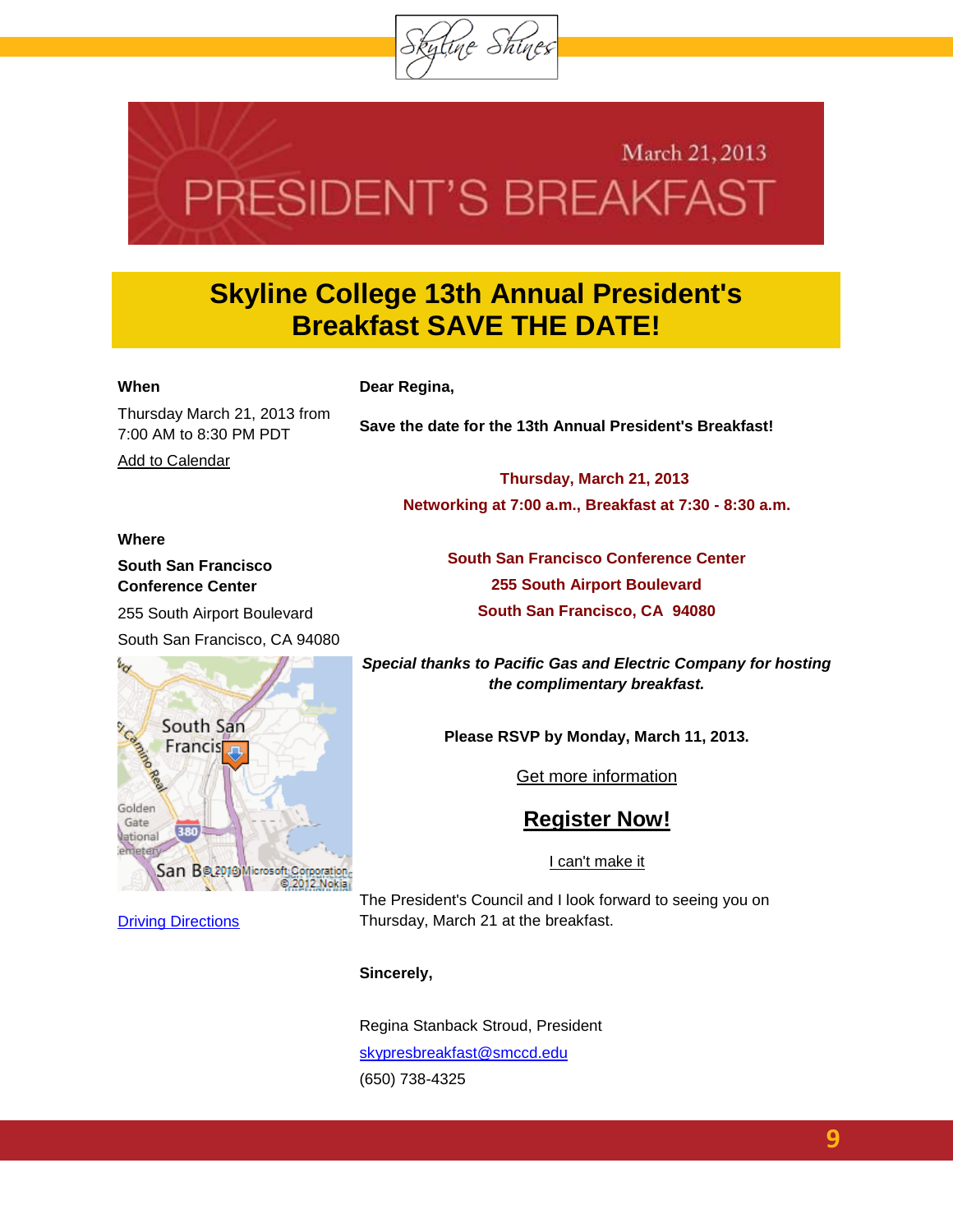

### **Scholarship Workshops**

The Financial Aid Office will be providing numerous workshops on scholarships in order to better inform students about the scholarship application and personal statements. Please encourage your students to attend any of the workshops below in order to help increase their chances of receiving scholarships. Additionally, if you have been asked by a student to write a letter of recommendation, please have those letters in by the scholarship deadline of Thursday, February 14, 2013 at 6:00 p.m.

Please contact Crystal Shetaya, Scholarship Coordinator, at [shetayac@smccd.edu](mailto:shetayac@smccd.edu) if you would like any scholarship presentations for your classes.

If you would like to donate to scholarships please contact Roxanne Brewer at the foundation [brewerr@smccd.edu.](mailto:brewerr@smccd.edu)

| <b>Workshop Topic</b>                | Day          | Date          | <b>Time</b>  | Location |
|--------------------------------------|--------------|---------------|--------------|----------|
| <b>STARS/Scholarship Application</b> | <b>Thurs</b> | Jan. 24, 2013 | 4:00-5:00pm  | 2117B    |
| <b>Personal Statement</b>            | Fri          | Jan. 25, 2013 | 12:00-1:00pm | 5115     |
| <b>STARS/Scholarship Application</b> | Mon          | Jan. 28, 2013 | 2:00-3:00pm  | 2117A    |
| <b>Personal Statement</b>            | <b>Thurs</b> | Jan. 31, 2013 | 4:00-5:00pm  | 5115     |
| <b>Personal Statement</b>            | Mon          | Feb. 4, 2013  | 2:00-3:00pm  | 5115     |
| STARS/Scholarship Application        | <b>Thurs</b> | Feb. 7, 2013  | 4:00-5:00pm  | 2117B    |



*Article by Crystal Shetaya.*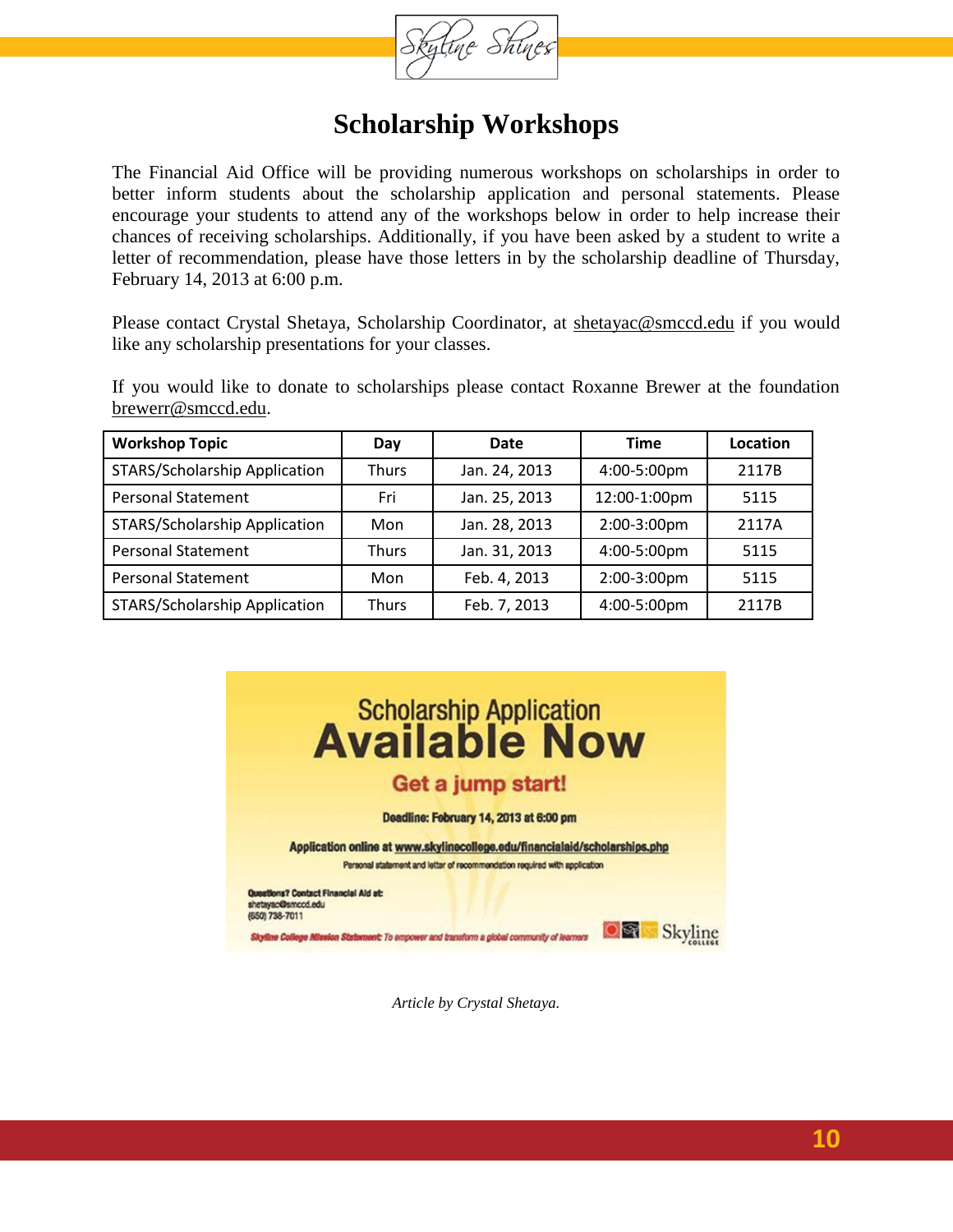

### **Skyline College Welcomes Michele Rudovsky as the Supervisor of Custodial Operations**



The Skyline College Facilities Team welcomes Michele Rudovsky who is detailing as our Supervisor of Custodial Operations. Michele is excited to fulfill this new role for her Alma Mater Skyline College. Michele has worked with the District for 6 years as a Project Manager for CPD and as a Maintenance Engineer for CSM. Prior to working for the District, she was a Curator at the San Francisco Zoo.

Please join us in welcoming Michele to the Skyline College community.

*Article by Dave Haw.*

### **Skyline College Welcomes Helen Hueg as the Visual Communications Coordinator**

Please join me in congratulating Helen Hueg, Visual Communications Coordinator for Skyline College. Helen began substituting for the position in November. She comes to Skyline College with a wealth of talent and knowledge having assisted the college with many graphic design projects over the past 5 years including catalogs, class schedules, departmental brochures, logos and event programs. Helen previously worked in the Marketing Department at College of San Mateo for 9 years.

Helen's office is in Building 4, Room 4329A and she can be reached at extension 7062 or [huegh@smccd.edu.](mailto:huegh@smccd.edu) Please stop by to welcome her!

We are fortunate to have Helen's vibrant personality and graphic talents joining the Marketing team.

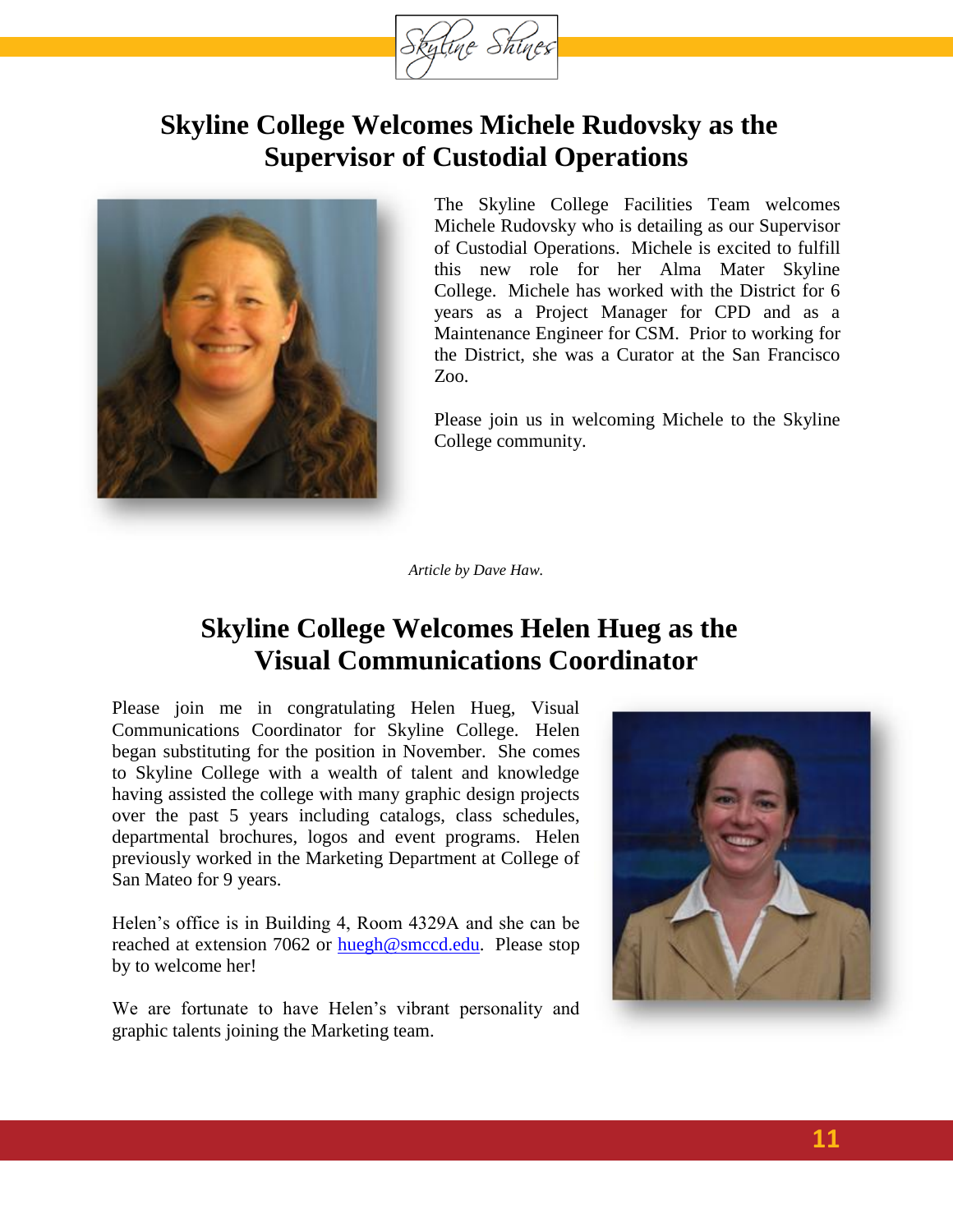

### **Accreditation Forum**

<span id="page-11-0"></span>

The Accreditation Self Evaluation 2013 Open Forum will be held on January 29th from 12:00 p.m.–2:30 p.m. in Building 6, Room 6202. Lunch will be served to celebrate the completion of DRAFT #2. The entire campus community including students, faculty and staff are invited. The Open Forum focus is for the campus community to discuss and comment on the Accreditation Self Evaluation DRAFT #2. Come and share your ideas on January 29th!

The draft of the Accreditation Self Evaluation is posted on the Accreditation website for public viewing and comment. We look forward to receiving comments and feedback!

*Article by Donna Bestock and Christine Roumbanis*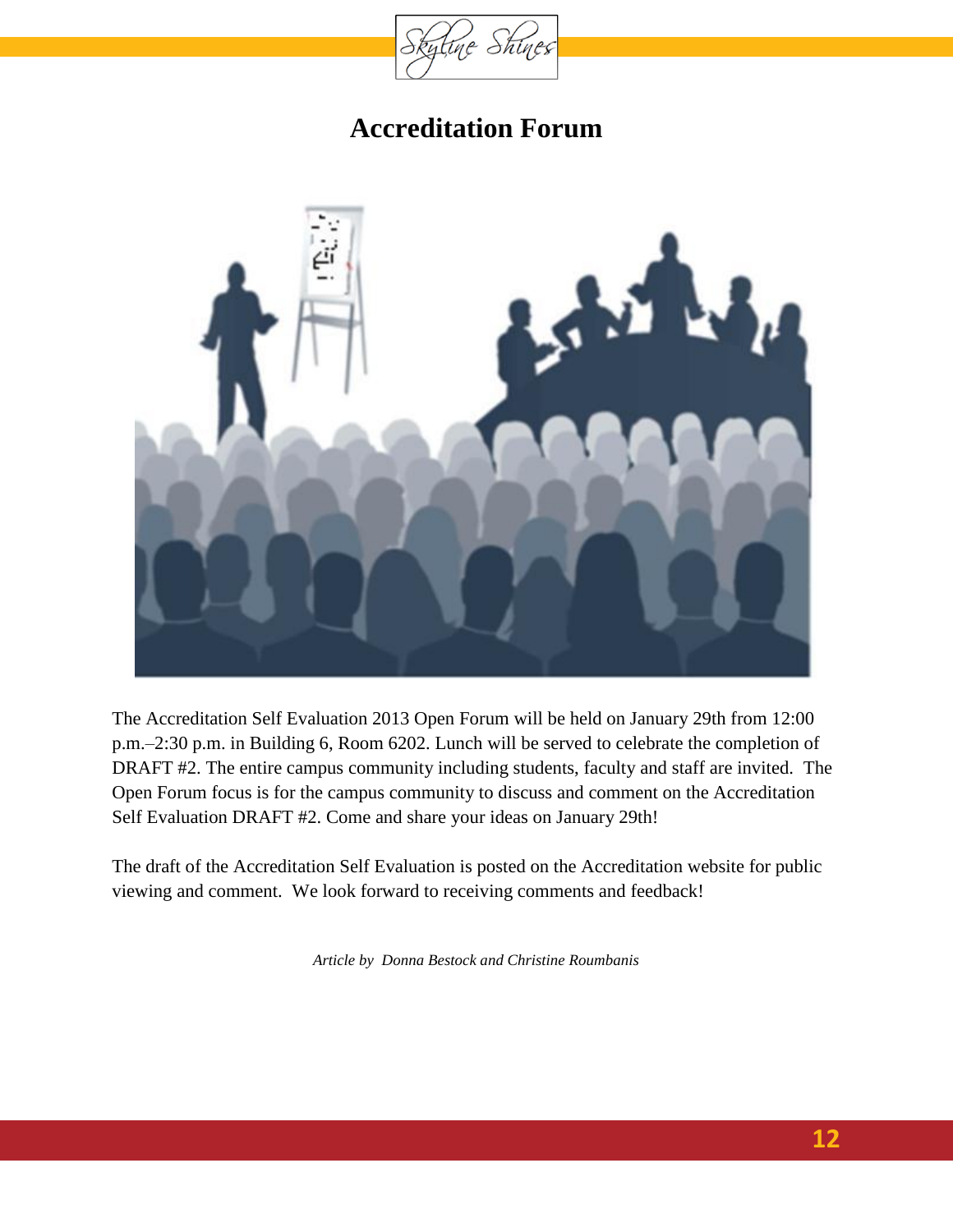

### **Governance – College Governance Council**

<span id="page-12-0"></span>**Attendance:** Joi Blake, Barbara Daley, Kevin Garrett, Leigh Anne Shaw, Regina Stanback Stroud **Absent:** Linda Allen, Kate Browne, Sarah Perkins, Katelyn Smathers, Jose Sanchez, Sosa **Guest:** David Ulate **Recorder:** Theresa Tentes

#### **Approval of November 28, 2012 Minutes**

(M/S/U –Shaw/Daley ) The CGC approved the November 28, 2012.

#### **Classified Council Report**

Barbara Daley reported that Classified Council did not meet in December due to a conflict. The Executive Board did meet this month and talked about participatory governance and working on becoming a Classified Senate. The Executive Committee is currently working on revising the Classified Council Constitution and has asked all Classified Staff to review the document for any revisions.

The Classified Council plans to hold a couple of short workshops and one summer retreat for Classified Staff. They are deciding on a good time of year so a large number of staff can attend. A survey will be distributed to find out the type of topics staff is interested in and also the time of year that would be best to hold the retreats.

The Executive Committee is also working on ways to encourage more Classified Staff to attend the monthly Classified Council meetings. Recently the Council changed the day and time of the meeting to correspond with the lunch hour but that hasn't increased attendance. Suggestions were made such as hosting a portion of the lunch meeting with refreshments or food, inviting key people on campus to discuss their areas of expertise, using a portion of the meeting for a short workshop on a topic of interest and to increase the Officers Board by adding delegates from different areas of the campus.

#### **ASSC Report**

Kevin Garrett reported that the ASSC approved funding for the Black History Month in February. Professor Tony Jackson has scheduled a number of speakers to visit Skyline College.

Information for the upcoming ASSC and Student Trustees elections will be sent out soon. ASSC plans to visit each classroom to share information about the election process.

#### **Academic Senate Report**

Leigh Anne Shaw reported that the first meeting this Friday, January 25 in room 4301. President Dr. Regina Stanback Stroud will be addressing the senate.

The Academic Senate will be focusing on the bylaws and constitution since they have not been updated in a while. Leigh Anne also shared that she hopes that the Academic Senate approves the Senate Handbook that she has worked on. Also, the Senate is looking for an office space in order to keep a repository of all past records. Leigh Anne is currently working with Dr. Perkins on this issue.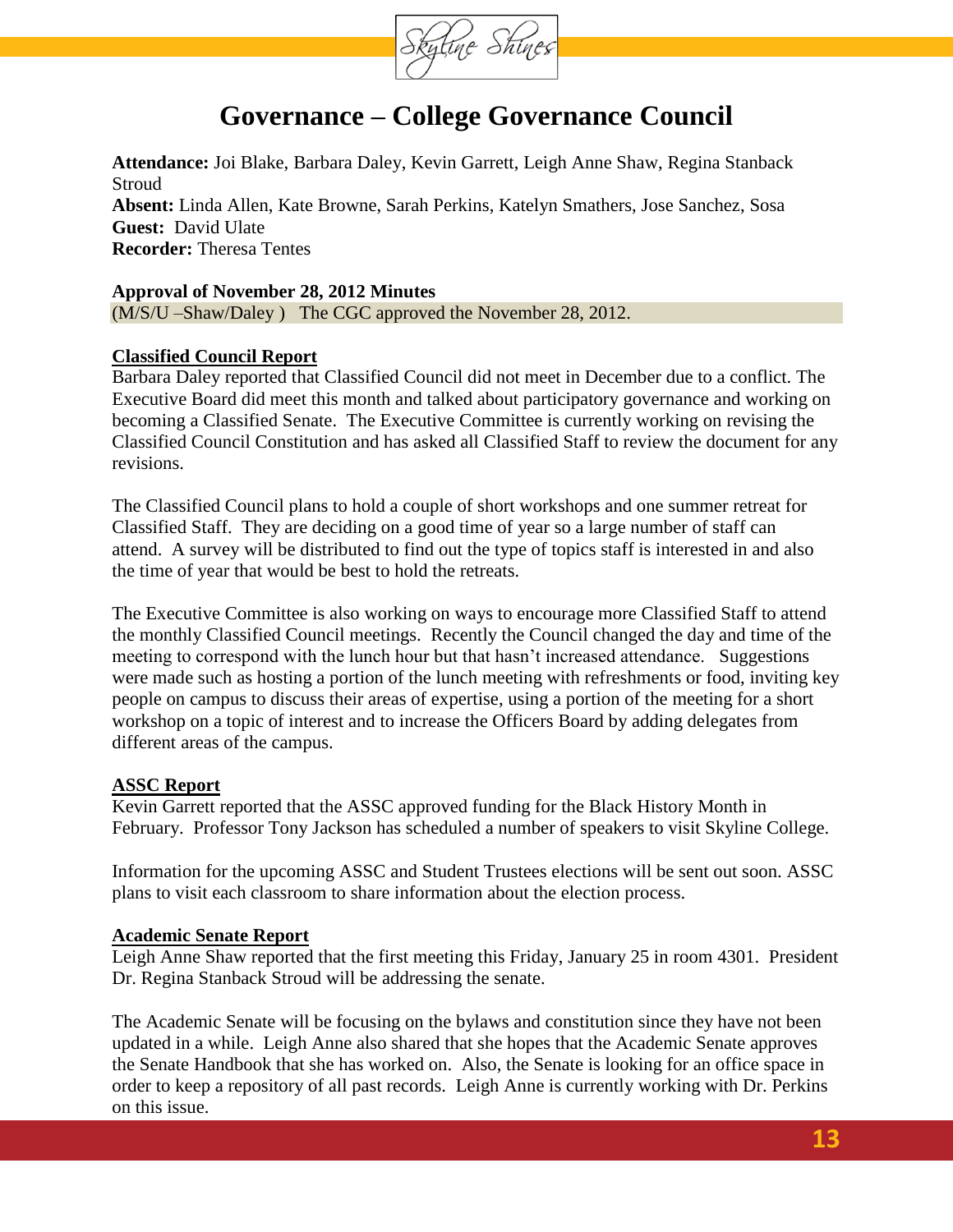

The Education Policy met on Tuesday, January  $22<sup>nd</sup>$  and Leigh Anne asked them to approve the Shared Governance Planning Manual. The committee had some items of concern.

Leigh Anne has been asked to work on the State Senate Committee SB1456 – Student Equity Workgroup.

#### **Updated Balanced Scorecard**

Dr. David Ulate presented an update of the Balance Scorecard. The new goals and strategies have been updated on the Balance Scorecard. All the remaining documents of the Balance Scorecard reflect the new goals and strategies.

(M/S/U –Blake/Shaw ) The CGC accepted the revised Balance Scorecard Overview Goals and Strategy Map.

#### **Institutional Review Board**

Dr. Ulate presented the recommendation from the Academic Senate for the creation of an IRB. An IRB will enable the college to meet criteria when requesting research grants. It's primary purpose will be to advise the administration on whether proposed research treats human subjects in an ethical and safe manner. The document outlines the membership of the IRB and explains the purpose. The document has been recommended by the Academic Senate and IPC. Thanks to Michele Michelitisch for her assistance of creating the IRB (M/S/U –Daley/Shaw ) The CGC approved the IRB proposal.

#### **Classified Employee of the Year Award**

It is time to nominate a Classified Staff member for the annual Classified Employee of the Year Award. The deadline to submit nomination forms is  $4:30$  p.m. January  $31<sup>st</sup>$  to Theresa Tentes. A special Classified Council meeting has been scheduled for Wednesday, February  $6<sup>th</sup>$  at 2:30 p.m. to discuss the nominations. The details and timelines were announced by the PIO office and will be included in the next few Skyline Shines.

#### **Accreditation**

Tuesday, January 29 from 12-2 p.m. in room 6202 there will be the next Accreditation Open Forum. The current Self-Study Draft is posted on the Accreditation website for feedback from the college community.

The Distance Education Substantial Change Report is in the final stages and will be sent soon to the ACCJC.

#### **Announcements**

Dr. Joi Blake announced that there is a Cover Your Cough and Influenza Campaign going on through the Health Center. They are providing free influenza shots to anyone who is in need. There is also a Healthy Choices Campaign through the Health Center.

#### **Adjourned at 3:25**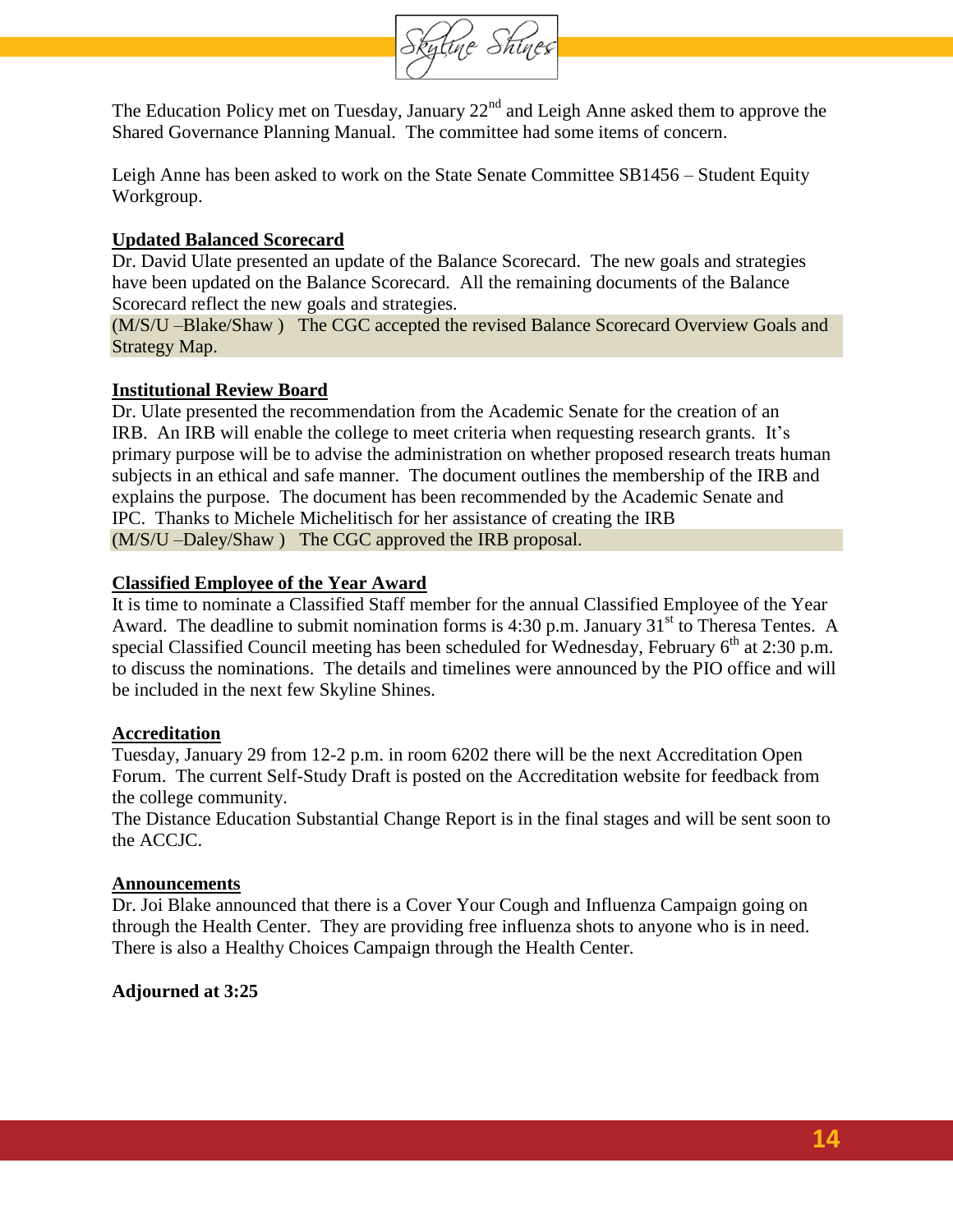

## **In Case You Missed It… Influenza Prevention Campaign**

<span id="page-14-0"></span>

Due to the fast spreading of the flu, the Office of Health Services has created a campaign to educate the College community about the virus and offer preventative measures. Please check the Health Services website, posters across campus and future Skyline Shines about simple steps you can follow to combat the flu. **Flu shots are still available in the Health Center, free of charge**. Call the center (738-4200) for additional information.

This week's tips…

The **single best way to prevent seasonal flu is to get** [vaccinated](http://www.cdc.gov/flu/protect/keyfacts.htm) each year, but good health habits like covering your cough and washing your hands often can help stop the spread of germs and prevent respiratory illnesses like the flu.

#### **Avoid close contact.**

Avoid close contact with people who are sick. When you are sick, keep your distance from others to protect them from getting sick too.

#### $\checkmark$  Stay home when you are sick.

If possible, stay home from work, school, and errands when you are sick. You will help prevent others from catching your illness.

**Cover your mouth and nose.**

Cover your mouth and nose with a tissue when coughing or sneezing. It may prevent those around you from getting sick.

**Clean your hands.**

Washing your hands often will help protect you from germs. If soap and water are not available, use an alcohol-based hand rub.

**Avoid touching your eyes, nose or mouth.**

Germs are often spread when a person touches something that is contaminated with germs and then touches his or her eyes, nose, or mouth.

#### **Practice other good health habits.**

Clean and disinfect frequently touched surfaces at home, work or school, especially when someone is ill. Get plenty of sleep, be physically active, manage your stress, drink plenty of fluids, and eat nutritious food.

*Article by Health Center Staff and Dr. John Mosby.*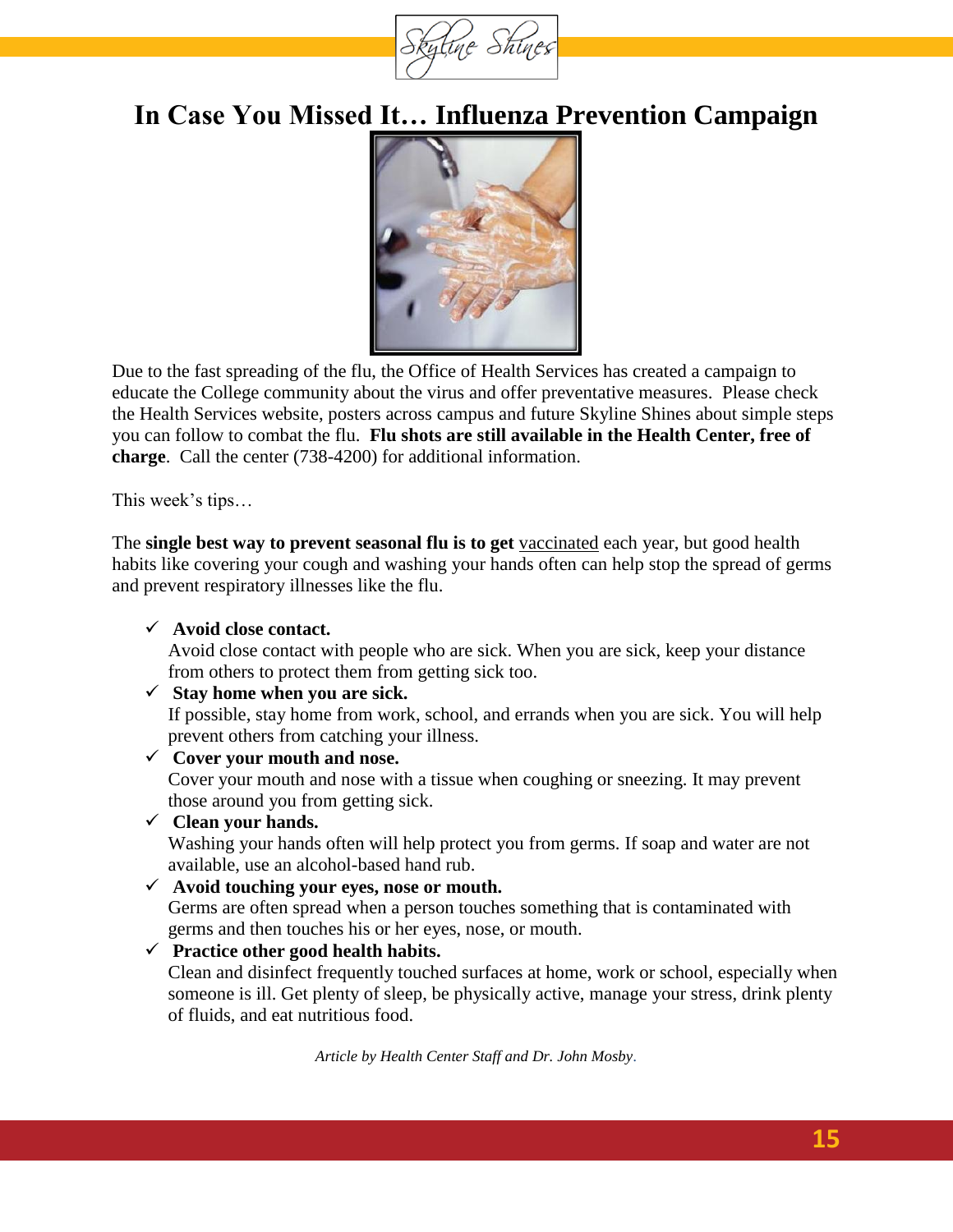

### **Sustainable San Mateo County Awards Announced Congratulations Bruce Greenstein**

Sustainable San Mateo County (SSMC) announced the winners of this year's 14<sup>th</sup> Annual Sustainability and Green Building Awards, including Bruce Greenstein, Environmental Science Faculty Member at Skyline College.

The **SSMC Sustainability Award** recognizes businesses, community groups, city programs, and individuals that demonstrate an outstanding commitment to improving sustainable practices within our county. The **Green Building Award**, sponsored by **SSMC**, **RecycleWorks**, and the **San Mateo County Chapter** of the **American Institute of Architects (AIA)**, highlights environmentally friendly design, recognizing owners, architects and builders.

"Our recipients and all the nominees display the passion and dedication to the community that we've come to expect over the years. We look forward to sharing their inspiring stories," said Adrienne Etherton, SSMC Executive Director.

Recipients will be honored at an awards dinner and benefit on Thursday, March 21, 2013 at the South San Francisco Conference Center. Emcee **Shelly Masur** will lead a jam-packed evening that will include a video highlighting each winner's accomplishments and silent and live auctions hosted by State Senator **Jerry Hill**. The theme this year, **Education—The Root of Sustainability**, celebrates the importance of education in creating sustainable citizens and communities. Tickets are available at [www.sustainablesanmateo.org/awards](http://www.sustainablesanmateo.org/awards) or at ssmc.brownpapertickets.com.

**Sustainable San Mateo County Sustainability Award Recipients: Bruce Greenstein, Skyline College**, San Bruno **Sonrisas Community Dental Center**, Half Moon Bay **RAFT (Resource Area for Teaching)**, Redwood City **Recology San Mateo County**, San Carlos

#### **Green Building Award Recipients:**

- **Education- Lower and Middle Schools Project, Sacred Heart Schools, Atherton** Owner: Sacred Heart Schools, Atherton; Architect: WRNS Studio; Builder: Herrero Contractors, Inc.
- **Industrial- Shoreway Environmental Center,** San Carlos Owner: RethinkWaste/SBWMA; Architect: J.R. Miller & Associates; Builder: SJ Amoroso, Inc.
- **Multi-Family Housing - 636 El Camino,** South San Francisco Owner: MidPen Housing Corp.; Architect: BAR Architects; Builder: Devcon Construction, Inc.



#### **Bruce Greenstein, Skyline College**

Bruce Greenstein is an environmental science professor at Skyline College where he inspires his students to become leaders of energy-efficiency, green-business entrepreneurship, and building performance. Professor Greenstein created the Solar & Building Science Learning Center at Skyline College to educate, train, and rejuvenate the green-economy workforce so they may address our current and future energy challenges, greenhouse-gas emission reduction goals, and overall quality of life for our community.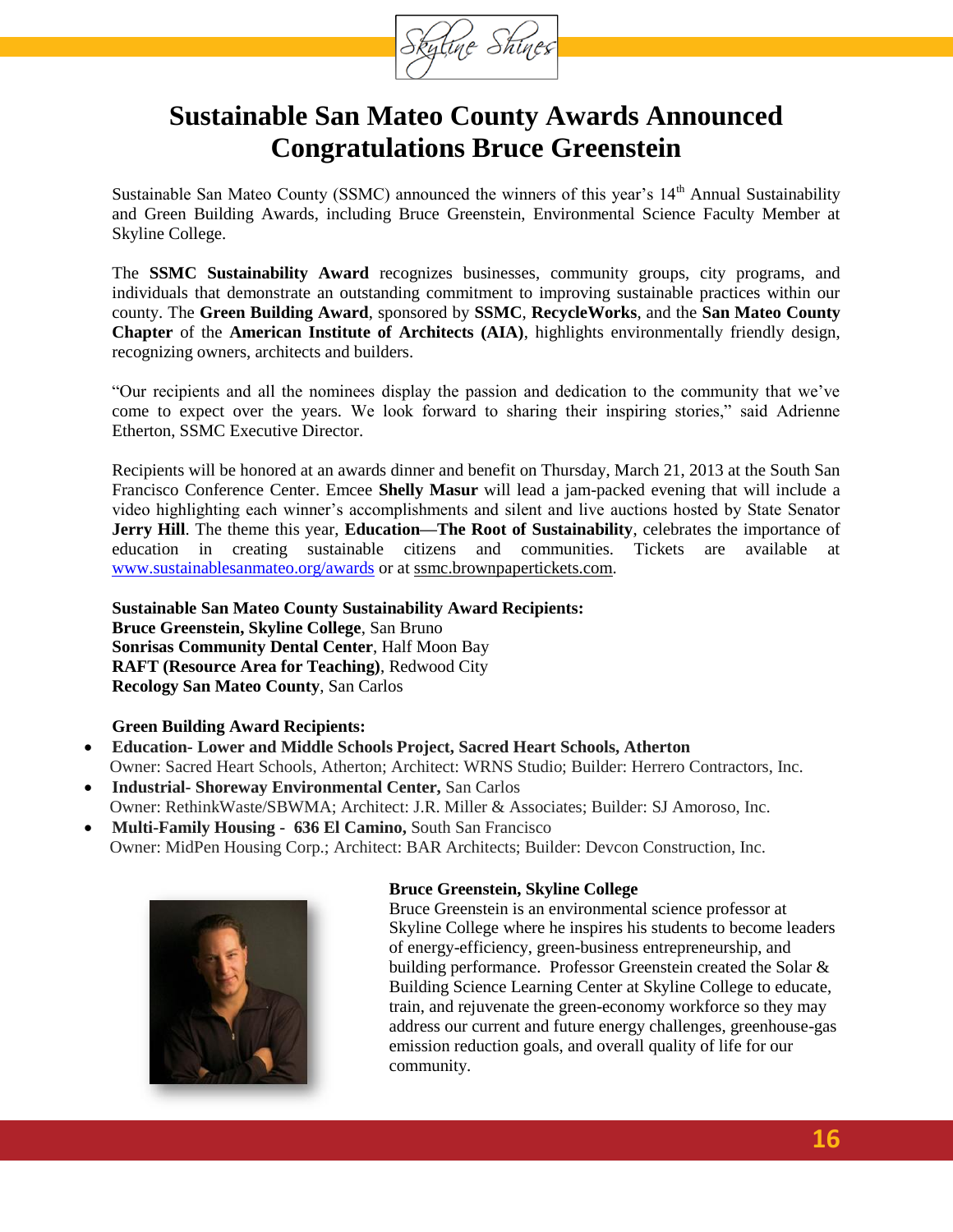

### **Coming Up…**

#### **Friday, January 25, 2013**

 9:00 a.m. – 4:00 p.m., [Advanced Air-Sealing Workshop -](http://www.skylinecollege.edu/events/index.php?id=skypio%40my.smccd.edu&eventid=v22gugkuivq3n0f0b74qq0i0kg) FREE (Environmental Science [& Technology\),](http://www.skylinecollege.edu/events/index.php?id=skypio%40my.smccd.edu&eventid=v22gugkuivq3n0f0b74qq0i0kg) Skyline College, Building 19, Room 129

#### **Monday, January 28, 2013**

 $\bullet$  10:00 a.m.  $-2:00$  p.m., Skyline College Career Services, Career Assessment Introductions Workshop Skyline College, Building 1, Room 1219B

#### **Tuesday, January 29, 2013**

- $10:00$  a.m.  $-2:00$  p.m., Skyline College Career Services, Career Assessment Introductions Workshop Skyline College, Building 1, Room 1219B
- 12:30 p.m. 2:30 p.m., [Accreditation Open Forum,](http://www.skylinecollege.edu/events/index.php?id=skypio%40my.smccd.edu&eventid=ic3u7qm4o3r29qv2toomsoblvk) Skyline College, Building 6, Room 6202
- $\bullet$  6:00 p.m.  $-7:00$  p.m., Skyline College Career Services, Career Assessment Introductions Workshop Skyline College, Building 1, Room 1219B

#### **Wednesday, January 30, 2013**

- [BACC Workshop By SparkPoint & Financial Aid,](http://www.skylinecollege.edu/events/index.php?id=skypio%40my.smccd.edu&eventid=33221k0j2dg9v8k4tts5us06uk)  $11:00$  a.m.  $-1:00$  p.m., Skyline College, Library Computer Lab
- $12:00 \text{ p.m.} 6:00 \text{ p.m.}$ , Skyline College Career Services, Career Assessment Introductions Workshop, Skyline College, Building 1, Room 1219B

#### **Tuesday, February 5, 2013**

- [BACC Workshop by SparkPoint & Financial Aid,](http://www.skylinecollege.edu/events/index.php?id=skypio%40my.smccd.edu&eventid=ffrkltoc4beo6d042i8239tg0g)  $11:00$  a.m.  $-1:00$  p.m., Skyline College, Building 1, Room 1218
- $11:00$  a.m.  $-3:00$  p.m., Skyline College Career Services, Career Assessment Introductions Workshop, Skyline College, Building 1, Room 1219B

#### **Thursday, February 7, 2013**

• 2:10 p.m. – 3:30 p.m. [Sustainability Ambassador Network,](http://www.skylinecollege.edu/events/index.php?id=skypio%40my.smccd.edu&eventid=avjghkic3biort0ka7suob96jo) Skyline College, Building 6, Room 6203

#### **Friday, February 15, 2013**

Scholarship Application Deadline, All Day Event

For the latest information on events and activities happening at Skyline College, please view our calendar at the following link:<http://www.skylinecollege.edu/events/index.php> If you would like to include your college event or activity on the calendar, please submit the event, date, time and location to Cherie M. Napier via email at [napierc@smccd.edu](mailto:napierc@smccd.edu).